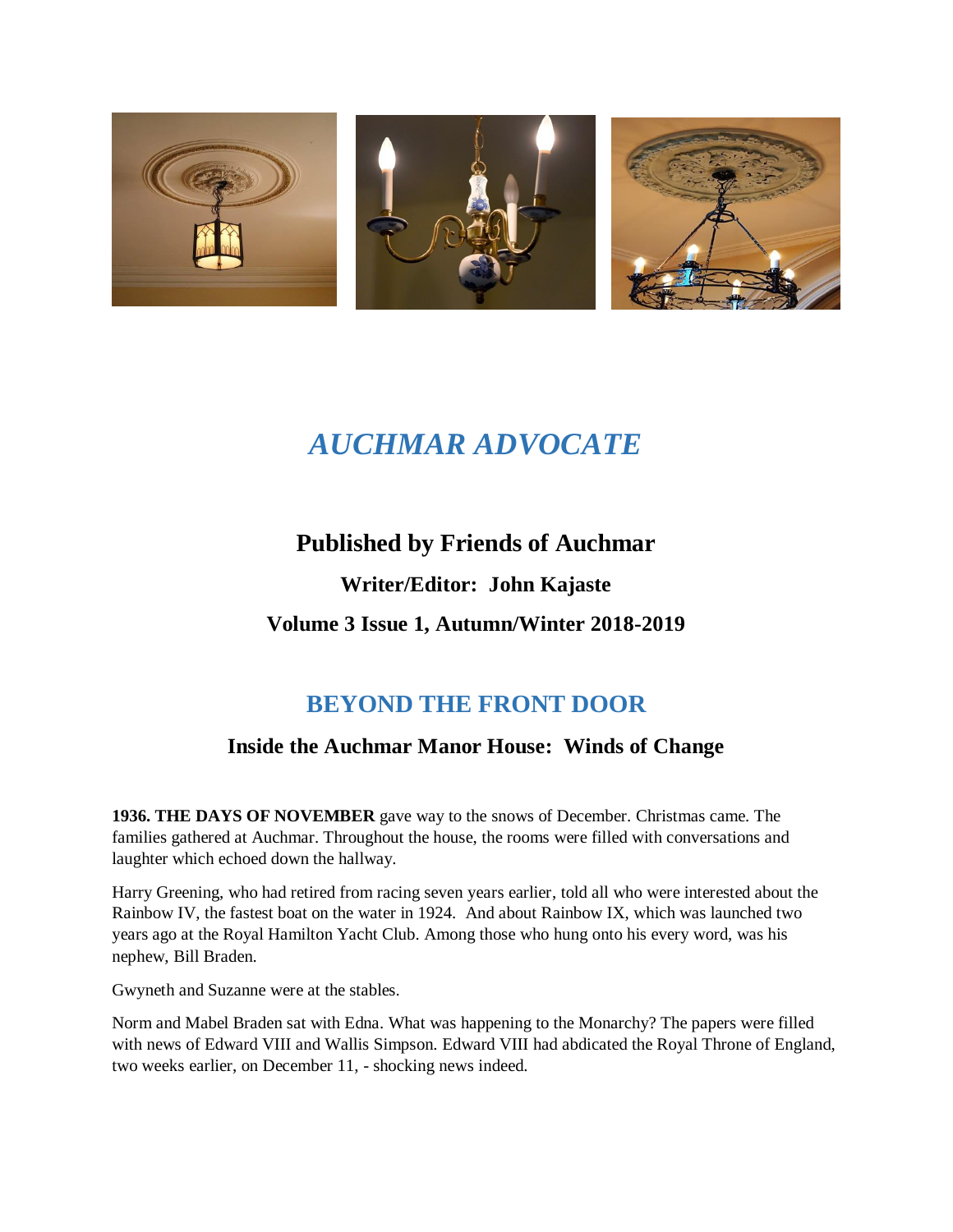William Lyon MacKenzie King, was once again, Prime Minister of Canada. Across the ocean, in Europe, there were whisperings and signs of discontentment. In Berlin, this past August, the Summer Games of the XI Olympiad thinly veiled the intentions of Germany.

Possibly, "Bill" (James Vernon Young) made a mental note to himself- call Harry. Harry (Henry) Crerar , who was Secretary of the Joint Staff Committee, was a close family friend. He would speak with Harry or cable him before he left for England next year and a brief tour of Germany.

Gladys Greening joined the other ladies and their daughters. Gwyneth and Suzanne warmed up and joined the group. Norman excused himself and sought out "Pete" (Alan Vernon Young).

The Horse Palace, which had opened in 1931, was a grand venue.

At the Royal Winter Fair, the previous month, Harry Embleton and others made sure the Edna's horses were ready. The competition in Dressage, Jumping and Equestrian was top notch this year. The Auchmar stable showed very well and received some honours. Much was made about Dorindale of London, Ontario and young Dorinda "Dinnie" Brickenden.



Gwyneth had become an accomplished rider as was her mother, Edna. Possibly, they knew Dorinda, who would make her mark at the Royal and become well known in equestrian circles among others.

Dorinda "Dinnie" Greenway still rode frequently in her 96<sup>th</sup> year. She spoke with Amanda Margison of the CBC for an interview in October 2016 and recalled the 1936 Olympics.

"At 16, she recalls training horses at the 1936 Olympics, where her eyes were opened to the horrors of the upcoming war; *' Hitler made this terrible speech and that afternoon, Jesse Owens won and we all cheered, and I thought, I will never forget this.'* in vivid details 80 years later."

She spoke of Dorindale and MacKenzie King; *'Horses were the focus at Dorindale.'* MacKenzie King stayed at Dorindale*."He wrote a book, we had to study in high school, he wrote beautifully, and portions of it were written at Dorindale."*

When the whisperings of discontentment became the storm clouds of war and battle three years later, the families would see their sons and daughters wear the services' uniforms. Doug, Bill, Will, Owen, James Mason and Mike would all cross the ocean to the battle theatres of Europe. Others would serve on the

homefront.





Dinnie Greenway Gwyneth Owen Young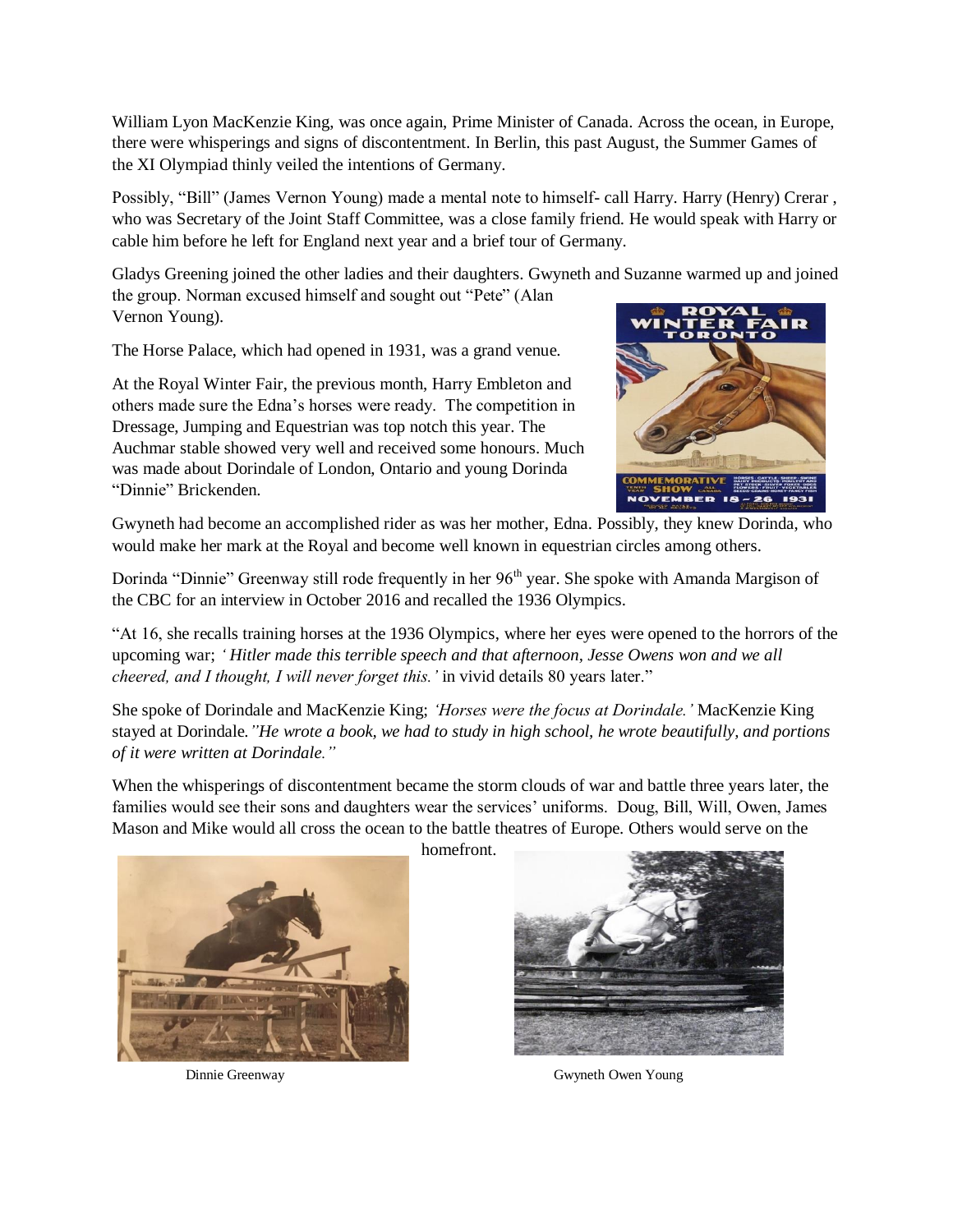## **VOICES OF AUCHMAR**

#### **Familial Narratives and Memories: Brushstrokes**

**THE FRIENDS OF AUCHMAR** hosted its Spring/Summer Meeting at the Auchmar Manor House on June 23, 2018. The theme of the meeting was "Voices of Auchmar" which included oral histories, reminiscences, stories and memories from friends such Gwen Vasseur, Ken Watson, and Rod Douglas.

Among the friends of the Young family were Frank and Katherine Panabaker. Gwyneth Young (Rod's mother) took painting lessons from Frank Panabaker and demonstrated much skill. Among her portfolio is a landscape painting of the manor house and part of the grounds.

The following excerpt is from Rod Douglas' recollections about Auchmar and Frank Panabaker.

… "*we only knew Auchmar as the place our grandparents and mother and her siblings lived on prior to WWII.*

*Regarding Frank Panabaker, he, and his lovely wife, were indeed friends of my grandparents, and in fact they were friends of my other grandparents and both the Dalley and Greening families that formed my sister' and my blood lines.*



*Regarding the painting you mentioned (and where I have to assume you mean the self portrait of mother with Frank sticking his head around the door frame behind mother's position) it was painted in a room either at Auchmar, Edgecliffe, or possibly at* 

*Chedoke or the Greening family home in between Chedoke and Edgecliffe.*



*Mother was just one of a number of pupils that Frank taught, and the locations I believe varied between those locations. When all of this took place, I don't have a clue, but I suspect that some of the lessons were organized by a co-ordinated effort of Mrs. Ethel Balfour, Gladys Greening and my grandmother Edna Young.*

*Mother may have subsequently taken further lessons on her own later in her life*

*The story (and I'm sure it is somewhat enhanced) is that Frank asked mother to go out and fetch a coffee (or possibly a martini) and in the meantime he quickly painted himself into the picture as a joke."*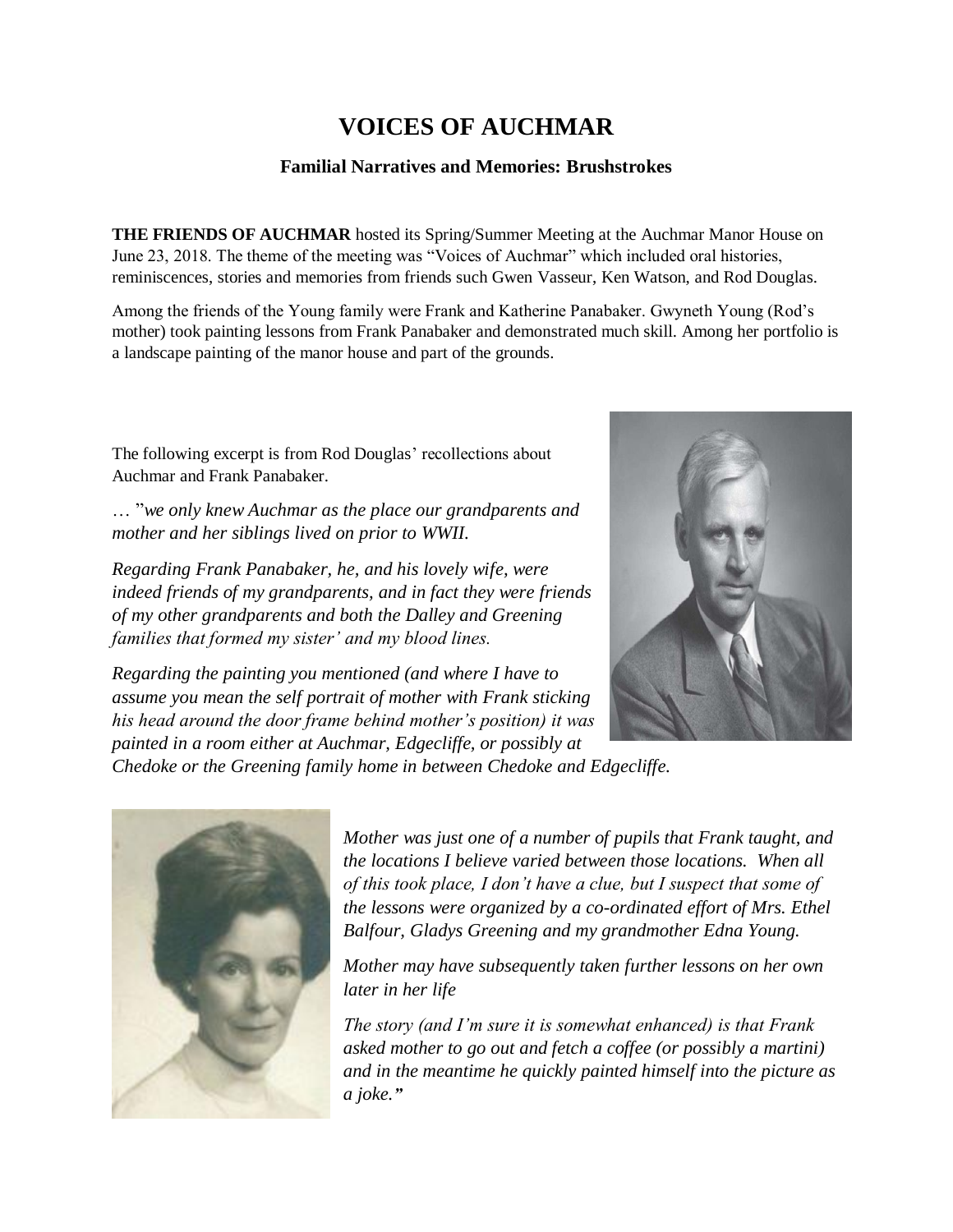*I'm sorry I cannot be there on Saturday, but we may try to swing by for the open house on Sunday.*

*Regards,*

*Rod*

Rod Douglas kindly emailed his recollections to be shared at the meeting.



Gwyneth took lessons from renowned Hamilton painter Frank Panabaker when she was young. She did this painting of Auchmar.

## **PHOTO GALLERY**

A few photographs of the grounds of the estate.





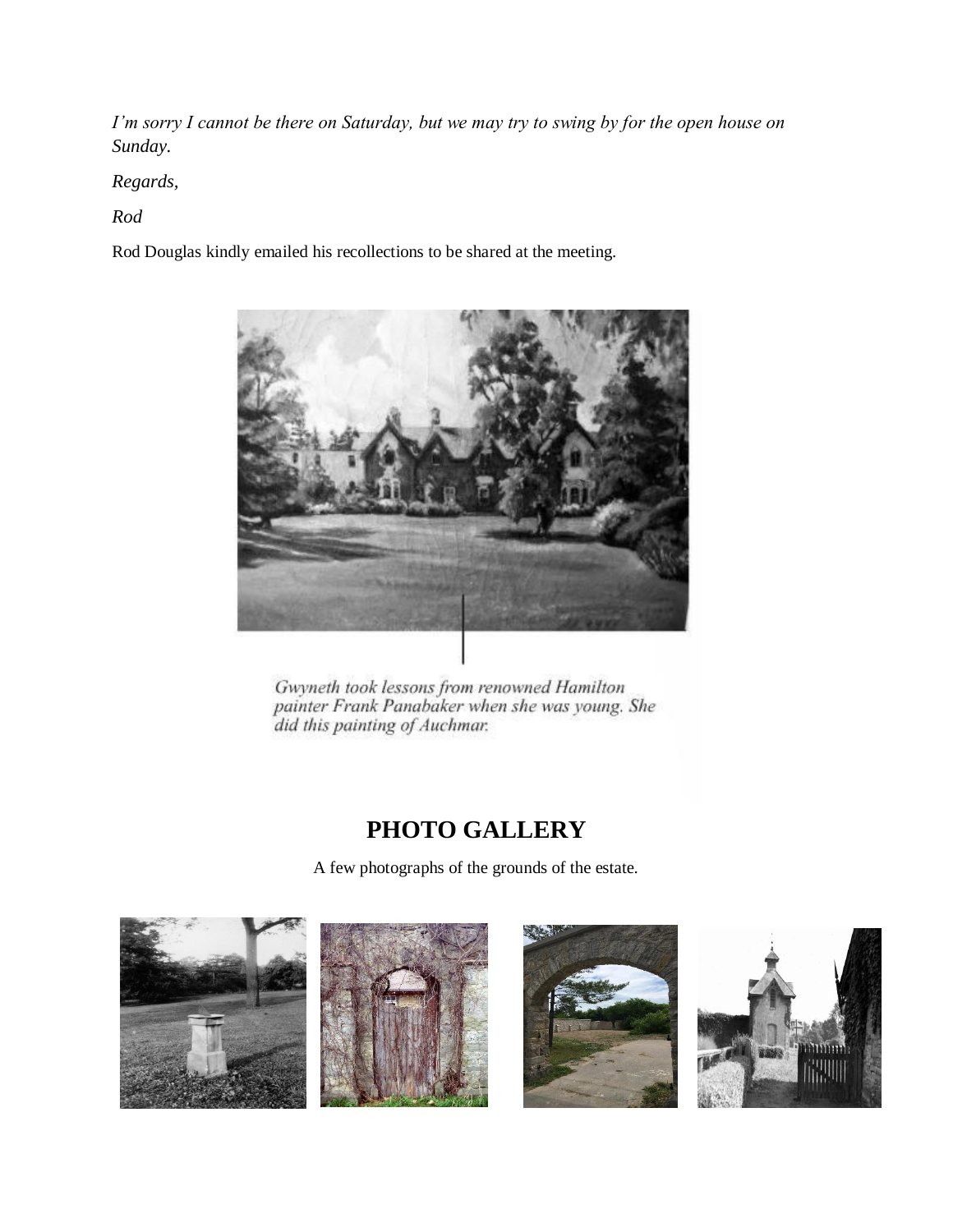## **RESTORATION OF THE VIMY MEMORIAL**

#### **The Friends of Auchmar Annual General Meeting**

The Friends of Auchmar Annual General Meeting was held at the Hamilton Club on October 17, 2018. Prior to the Keynote Address, a brief business meeting was held where reports were received from the Secretary, Treasurer and Membership Co-ordinator. Diane Dent gave the Chair's Address which highlighted the activities of the Friends of Auchmar during the past year.

The slate of directors for the executive and members at large was presented to the membership. There were no nominations from the floor. The slate of directors and members at large was acclaimed for a two (2) year term (October 2018- October 2020).

Dr. Julian Smith, Dean of the Willowbank School of Restorative Arts in Queenston was the keynote speaker.

His address and presentation about the Restoration of the Vimy Memorial was well received and numerous questions were posed to Dr. Smith during the question and answer session.

The Friends of Auchmar presented Dr. Smith with a donation to the Vimy Memorial Foundation.

Many guests and members stayed a little later after the formal conclusion of the meeting to talk more about the Vimy Memorial Restoration.